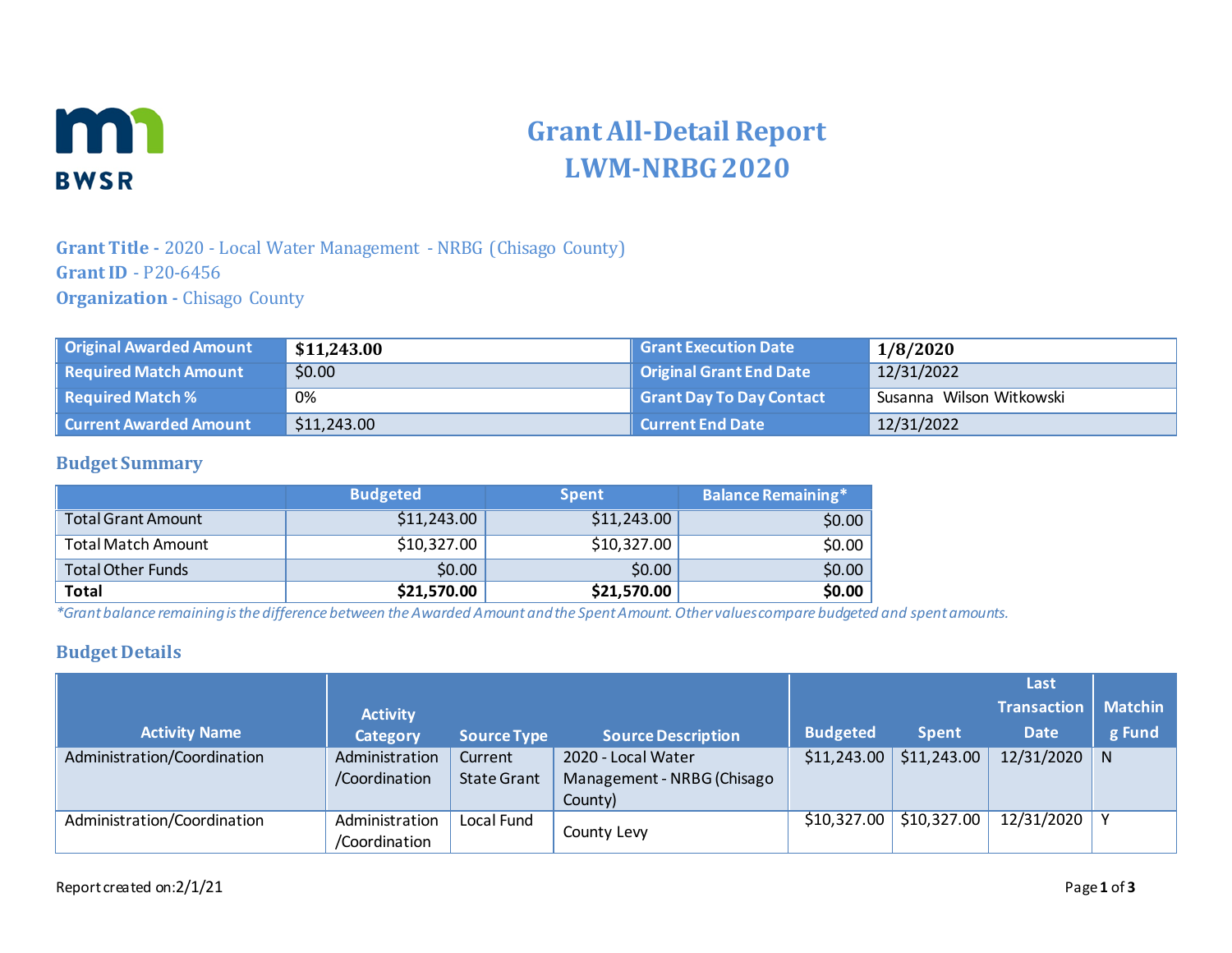# **Activity Details Summary**

|  | <b>Activity Details</b> |  | $\vert$ Total Action Count $\vert$ Total Activity Mapped $\vert$ | <b>Proposed Size / Unit</b> | <b>Actual Size / Unit</b> |
|--|-------------------------|--|------------------------------------------------------------------|-----------------------------|---------------------------|
|--|-------------------------|--|------------------------------------------------------------------|-----------------------------|---------------------------|

## **Proposed Activity Indicators**

|  | <b>Activity Name</b> | Indicator Name | <b>Value &amp; Units</b> | <b>Waterbody</b> | <b>Calculation Tool</b> | Comments |
|--|----------------------|----------------|--------------------------|------------------|-------------------------|----------|
|--|----------------------|----------------|--------------------------|------------------|-------------------------|----------|

# **Final Indicators Summary**

| <b>Indicator Name</b> | <b>Total Value</b> | Unit |
|-----------------------|--------------------|------|
|                       |                    |      |

## **Grant Activity**

| <b>Grant Activity - Administration/Coordination</b> |                                                                                                                       |                                                                                                                      |           |  |
|-----------------------------------------------------|-----------------------------------------------------------------------------------------------------------------------|----------------------------------------------------------------------------------------------------------------------|-----------|--|
| Description                                         | Administration/Coordination                                                                                           |                                                                                                                      |           |  |
| Category                                            | ADMINISTRATION/COORDINATION                                                                                           |                                                                                                                      |           |  |
| Start Date                                          | $1$ -Jan-20                                                                                                           | <b>End Date</b>                                                                                                      | 31-Dec-20 |  |
| <b>Has Rates and Hours?</b>                         | No.                                                                                                                   |                                                                                                                      |           |  |
| <b>Actual Results</b>                               | Results include implementation of objectives in the Chisago County Local Water Management Plan and Chisago Lakes Lake |                                                                                                                      |           |  |
|                                                     | Newsletter.                                                                                                           | Improvement District Water Resource Management Plan. Additional project activities include Environmental Connections |           |  |

## **Grant Attachments**

| <b>Document Name</b>                                                             | <b>Document Type</b>   | <b>Description</b>                                       |
|----------------------------------------------------------------------------------|------------------------|----------------------------------------------------------|
| 2020 Financial Report - Local Water Management -<br><b>NRBG (Chisago County)</b> | Grant                  | 2020 - Local Water Management - NRBG (Chisago County)    |
| 2020/2021 Natural Resources Block Grant                                          | <b>Grant Agreement</b> | 2020/2021 Natural Resources Block Grant - Chisago County |